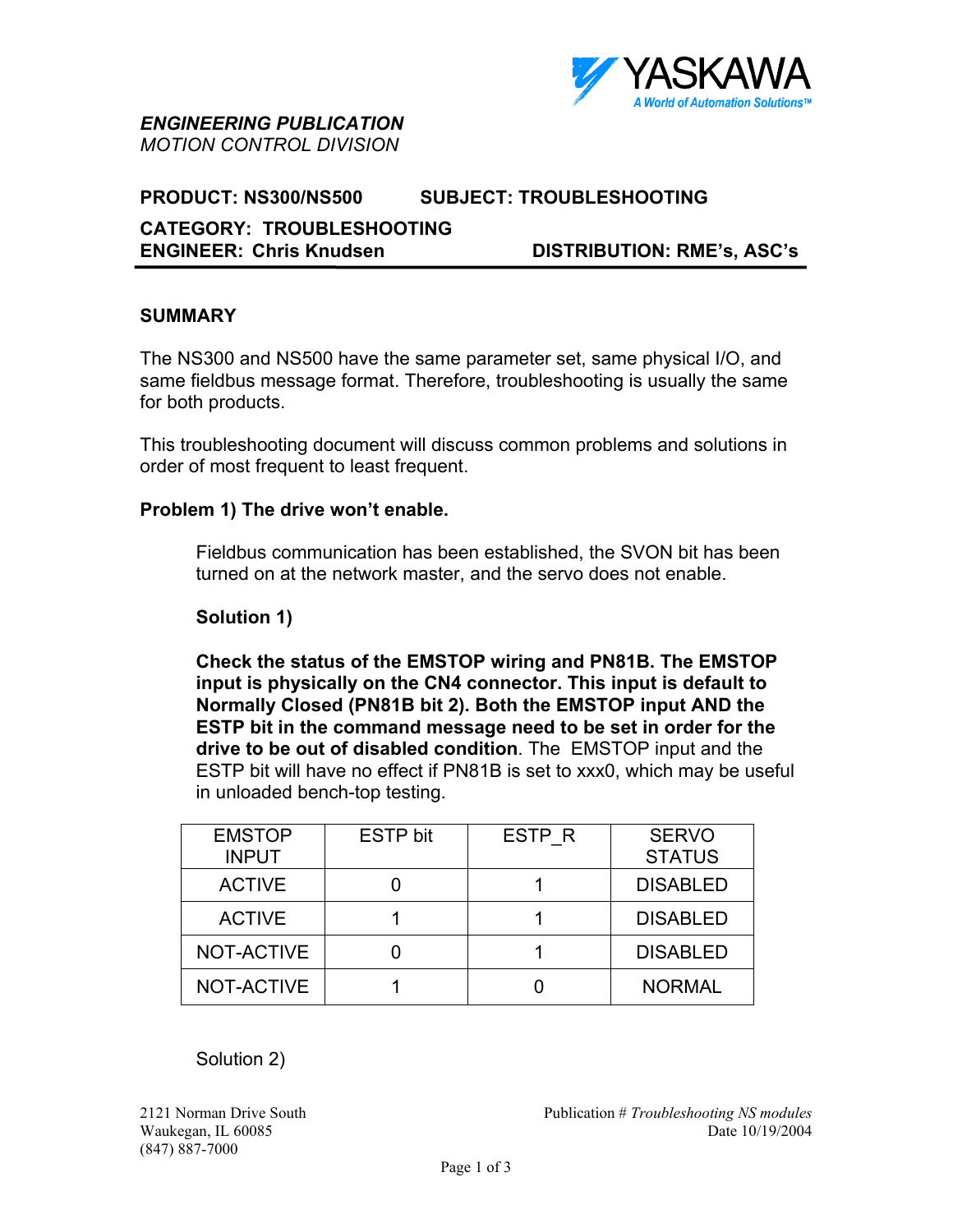

Check that the SVON bit has been toggled from 0 to 1. The SVON bit is edge sensitive.

Solution 3)

Check that there are no alarms (ALRM bit), power is on (PWRON bit), and the NS module is ready to communicate (READY bit).

Solution 4)

The SVON bit should be turned on after the ESTP  $R = 0$ . The SVON bit and the ESTP bit cannot be set simultaneously.

# **Problem 2) The drive is enabled but the motor won't move**.

The SVON R is 1 in the response message.

**Solution 1)** 

**POT or NOT are never displayed on the LED readout of the SGDH amplifier when used with the NS modules.** 

**Check the status of the POT and NOT input and Pn819. The inputs are physically on the CN1 connector. They are set to Normally Closed as default.** The status of the POT and NOT input can be read in the response message byte 3, bit 6 and 7. The POT and NOT will have no effect if Pn819 is set to xxx0, which may be useful in unloaded bench-top testing.

Solution 2)

Any bit starting motion must be toggled from 0 to 1. C\_START, FEED, STEP, PTBL, STN, HOME BITS ARE EDGE sensitive.

Solution 3)

Make sure the commanded position is different form the actual position. If the INC bit is set to 0, target position is commanded in absolute terms. In this case, If the motor is at position 5000 and a Simple Positioning of 5000 is commanded, the motor should not move.